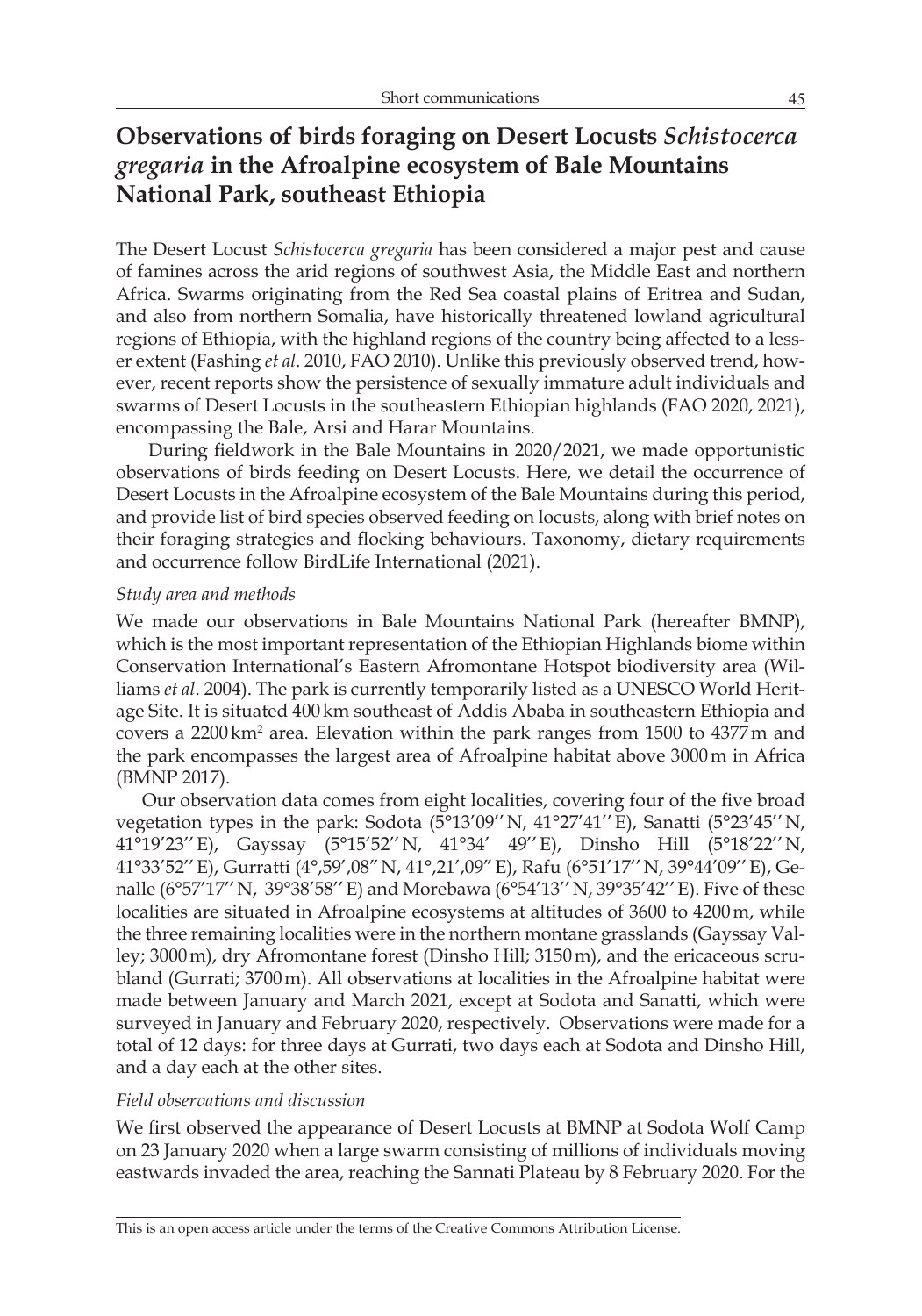remainder of the study period, we frequently encountered swarms, small groups and solitary locusts throughout BMNP. To our knowledge, the maximum elevation recorded for the Desert Locust in Ethiopia is 3500m at Guassa Plateau in the central highlands of Ethiopia in June 2009 (Fashing *et al*. 2010). Thus, our observation at over 4200m at several of our study localities (e.g., Sanatti and Rafu) comprises a new altitudinal record for the Desert Locust. The locusts were verified as Desert Locusts based on their size, colour, and presence of a tubercle between the head and thorax (Symmons & Cressman 2001).

During their appearances, locusts were mostly airborne but also sometimes landed on the ground in large numbers where birds were observed chasing, capturing, and eating them. Overall, we observed 37 species of birds feeding on desert locusts in BMNP during the years 2020 and 2021 (Appendix A). This comprised: (i) 27 (73%) resident, including five endemic or near endemic, species, (ii) ten migratory species, and (iii) five globally threatened species, including the vulnerable Tawny Eagle *Aquila rapax* and Eastern Imperial Eagle *Aquila heliaca*, and the near-threatened Rouget's Rail *Rougetius rougetii*, Pallid Harrier *Circus macrourus* and Abyssinian Longclaw *Macronyx flavicollis* (BirdLife International 2021; Appendix A). Although previous reports (e.g., Bocheński & Jerzak 2006, Sanchez-Zapata *et al*. 2007, Fashing *et al*. 2010) show that a wide variety of bird species may prey upon Desert Locusts, our observations comprise the first records of foraging on locusts for 12 species: Wattled Ibis *Bostrychia carunculata*, Rouget's Rail, Alpine Chat *Cercomela sordida*, Rüppell's Robin-chat *Cossypha semirufa*, Mountain Thrush *Turdus plebejus*, Ethiopian Thrush *Psophocichla simensis*, Abyssinian Ground Thrush *Zoothera piagiae*, Red-breasted Wheatear *Oenathe bottae*, Thekla's Lark *Galerida malabarica*, Abyssinian Longclaw, Abyssinian Slaty Flycatcher *Melaenornis chocolatina* and Red-billed Chough *Pyrrhocorax pyrrhocorax.* We noted two major types of foraging strategies used by the birds: aerial and ground. Most raptors, crows and ravens were feeding on airborne locusts by circling them from above, while other species foraged on the ground, capturing locusts either by leaping into the air and grabbing low flying locusts, or by pouncing on those that had already landed (Appendix A). Twenty-two (60% of the total species) species observed foraging on locusts were obligate insectivores, with ten and five species being carnivores and omnivores, respectively (Appendix A; for species-specific dietary requirements, see BirdLife International 2021). At BMNP, bird species recognized as carnivorous are known to forage on the abundant rodents there (Clouet *et al*. 2000). Our observations suggest that large quantities of easily accessible protein available in locust swarms (Sanchez-Zapata *et al*. 2007) are enough to stimulate some species to temporarily shift to intensive opportunistic feeding on insects. Elsewhere, predatory bird species are known to be significant as a mortality factor affecting the population size and breeding success of Desert Locusts (Mullié *et al*. 2021).

We also noted that for some species, they occurred in larger flocks while feeding on locusts than is their typical flock size at BMNP. For example, we observed Yellow-billed Kite (typically 2 individuals vs observed >40 individuals in our study), Thick-billed Raven (3 vs >20), Tawny Eagle (2 vs >10), Red-billed Chough (7 vs 18), Fan-tailed Raven (3 vs 8), and White Stork (10 vs >1000) in unusually large flock sizes. Our regular observation of flocks constituting thousands of White Storks at each of Gayssay grassland, Dinsho Hill woodland forest and Gurrati localities is particularly noteworthy (Fig. 1). White storks are migratory birds that use the Bale Mountains as a stop-over on their way southward in Africa (BirdLife International 2021).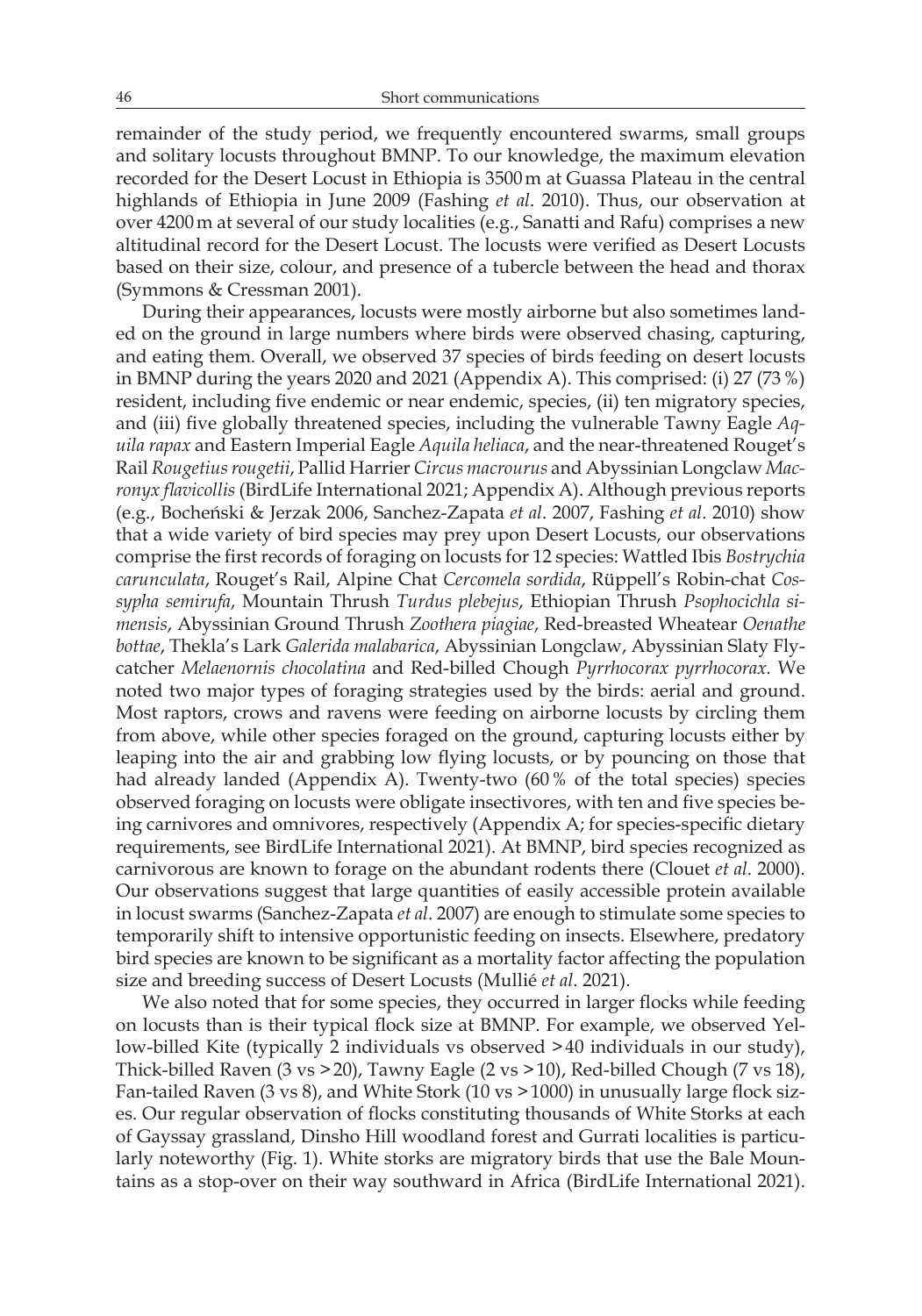They are known to feed on Desert Locusts on their wintering grounds, such as in the Sahel zone, and sometimes follow such swarms during their migration (Bocheński & Jerzak 2006). However, we have never encountered such large-sized flocks at BMNP during 20 years of observations in the park.



**Figure 1**. Part of a large flock of White Storks following locusts at Gurrati, Bale Mountains National Park, on 21 February 2021 (photo: S. Wondimu).

Locusts play an important role within the food web structure in natural ecosystems through food competition with herbivores, and by providing a food source for predators (Sanchez-Zapata *et al*. 2007, Fashing *et al*. 2010). Many bird taxa, including numerous raptors, storks and passerines, have long been known to prey on locusts, and sometimes migratory birds may follow desert locust swarms specifically (Sanchez-Zapata *et al*. 2007, Mullié *et al*. 2021). Our findings also highlight the vital ecosystem services provided by birds in pest control and the need to consider this role in developing biological locust pest control strategies. In conclusion, our observations have provided new information on birds that feed on Desert Locusts at the highest elevations they are known to occur. While these findings are consistent with the predicted invasion of highlands by locusts associated with global warming, continued monitoring is necessary to determine whether this trend will continue at BMNP.

## **Acknowledgements**

We thank Dr. Mekbeb Tessema Eshetu for his valuable comments on the draft of the manuscript.

# **References**

- BirdLife International. 2021. IUCN Red List for birds. Downloaded from http://www. birdlife.org on 08/07/2021.
- BMNP (Bale Mountains National Park). 2017. *Bale Mountains National Park General Management Plan (2017–2027)*. Dinsho: BMNP.
- Bocheński, M. & Jerzak, L. 2006. Behaviour of the White Stork *Ciconia ciconia*: a review pp. 296–324 *in* Tryjanowski, P., Sparks, T.H. & Jerzak, L. (eds) *The White Stork in Poland: studies in biology, ecology and conservation*. Poznań: Bogucki Wydawnictwo Naukowe.
- Clouet, M., Barrau, C. & Goar, J.L. 2000. The diurnal raptor Afro-alpine community of the Ethiopian Bale highlands. *Ostrich* 71 (3 & 4): 380–384.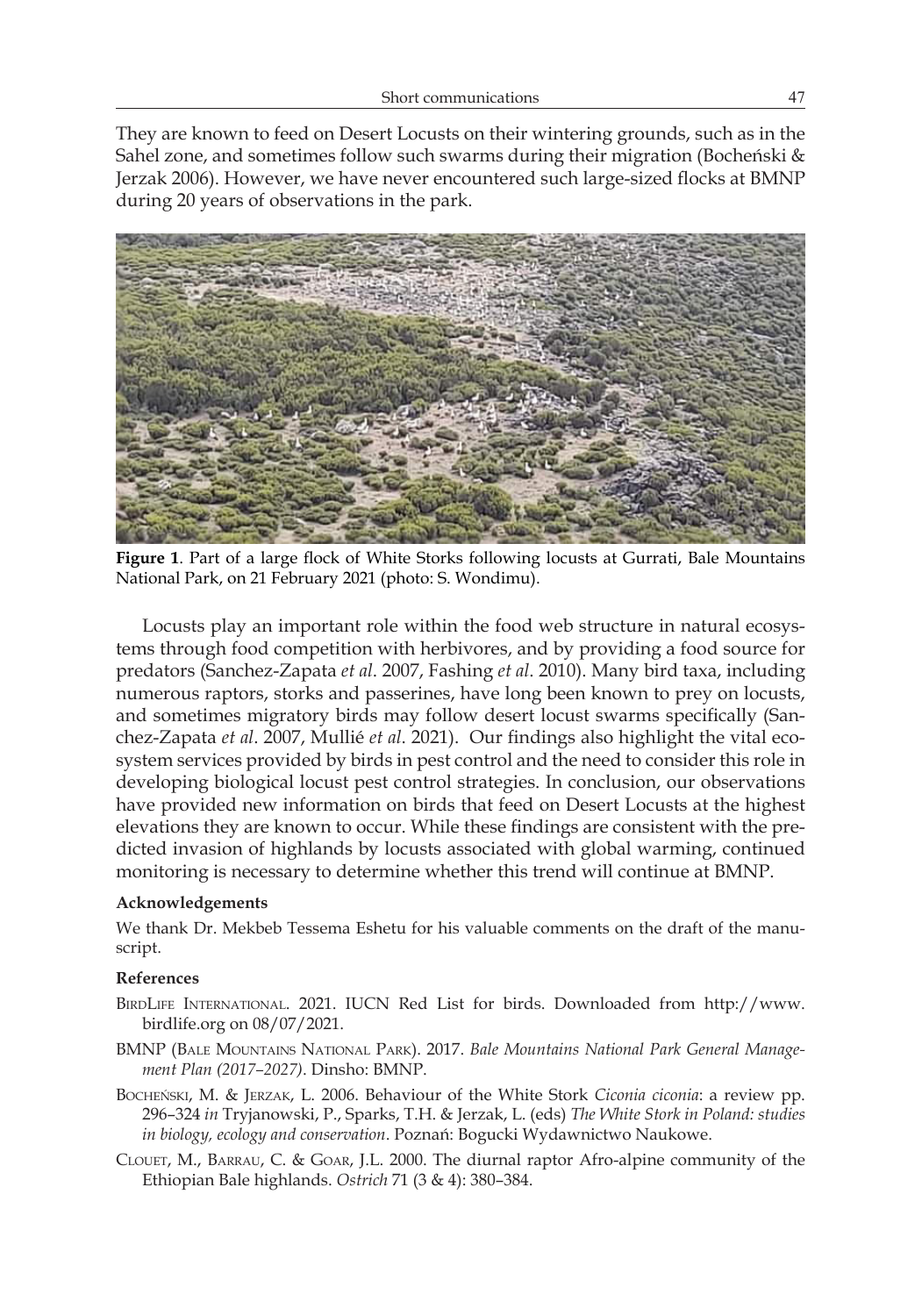- FAO. 2020. *Desert Locust Bulletin No. 496 (3 February 2020): General Situation during January 2020 and Forecast until Mid-March 2020*. Downloaded from http//:www.fao.org/ag/locusts on 07/07/2021.
- FAO. 2021. *Ethiopia: Desert Locust Situation Report* (4 June 2021, Issue 20). Rome: FAO.
- Fashing, P.J., Nguyen, N. & Fashing, N.J. 2010. Behaviour of Geladas and other endemic wildlife during a Desert Locust outbreak at Guassa, Ethiopia: ecological and conservation implications. *Primates* 51: 193–197.
- Mullié, W.C., Cheke, R.A., Young, S., Ibrahim, A.B. & Murk, A.J. 2021. Increased and sex-selective avian predation of Desert Locusts *Schistocerca gregaria* treated with *Metarhiziu macridum*. PLoS ONE 16(1): e0244733. https://doi.org/10.1371/journal.pone.0244733
- Sanchez-Zapata, J.A., Donazar, J.A., Delgado, A., Forero, M.G., Ceballos, O. & Hiraldo, F. 2007. Desert Locust outbreaks in the Sahel: resource competition, predation and ecological effects of pest control. *Journal of Applied Ecology* 44: 323–329.
- Symmons, P.M. & Cressman K. 2001. *Desert locust guidelines. 1. Biology and behaviour*. Rome: Food and Agriculture Organization of the United Nations.
- Williams, S., Vivero Pol, J.L., Spawls, S., Shimelis, A. & Kelbessa, E. 2004. Ethiopian Highlands pp. 262–273 *in* Mittermeier, R.A., Gill, P.R., Hoffmann, M., Pilgrim, J., Brooks, T., Mittermeier, C.G., Lamoreux, J. & Da Fonseca, G.A.B. (eds) *Hotspots revisited*. Washington DC: CEMEX Publisher.

#### **Addisu Asefa**

*Ethiopian Wildlife Conservation Authority, P.O. Box 386, Addis Ababa, Ethiopia. Email: aa.mitiku@ gmail.com*

**Shimelis Wondimu**

*Bale Mountains NP, Dinsho, Ethiopia. Email: shimebmnpe@gmail.com*

#### **Sena Gashe**

*Bale Mountains NP, Dinsho, Ethiopia. Email: sena.gashe@gmail.com*

*Scopus* 42(1): 45–49, January 2022 Received 14 July 2021

**Appendix A.** List of bird species observed feeding on Desert Locust at eight localities in the BMNP in 2020 and 2021, detailing species-specific foraging strategies (on the ground, aerial or both) and primary dietary requirement (Carn.=Carnivore; Ins.=Insectivore, and Omni.=Omnivore). Superscript letters following English names indicate whether a species is endemic or near endemic (a), resident (b) or migrant (c)]. Taxonomy, dietary requirement and occurrence follow BirdLife International (2021).

| English name                             | Scientific name        | Locality                         | Foraging<br>strategies | Diet  |
|------------------------------------------|------------------------|----------------------------------|------------------------|-------|
| Rouget's Rail <sup>a</sup>               | Rougetius rougetii     | Gennale                          | Ground                 | Ins.  |
| White Stork <sup>c</sup>                 | Ciconia ciconia        | Gurrati, Gayssay,<br>Dinsho Hill | <b>Both</b>            | Ins.  |
| Wattled Ibis <sup>a</sup>                | Bostrychia carunculata | Morebawa                         | Aerial                 | Ins.  |
| African Harrier-Hawk <sup>b</sup>        | Polyboroides typus     | Dinsho Hill                      | Aerial                 | Carn. |
| Lesser Spotted Eagle <sup>c</sup>        | Aquila pomarina        | Morebawa                         | Ground                 | Carn. |
| Tawny Eagle <sup>b</sup>                 | Aguila rapax           | Gayssay, Dinsho Hill             | both                   | Carn. |
| Eastern Imperial Eagle <sup>b</sup>      | Aguila heliaca         | Morebawa                         | Ground                 | Carn. |
| Rufous-breasted Sparrowhawk <sup>b</sup> | Accipiter rufiventris  | Dinsho Hill                      | Aerial                 | Carn. |